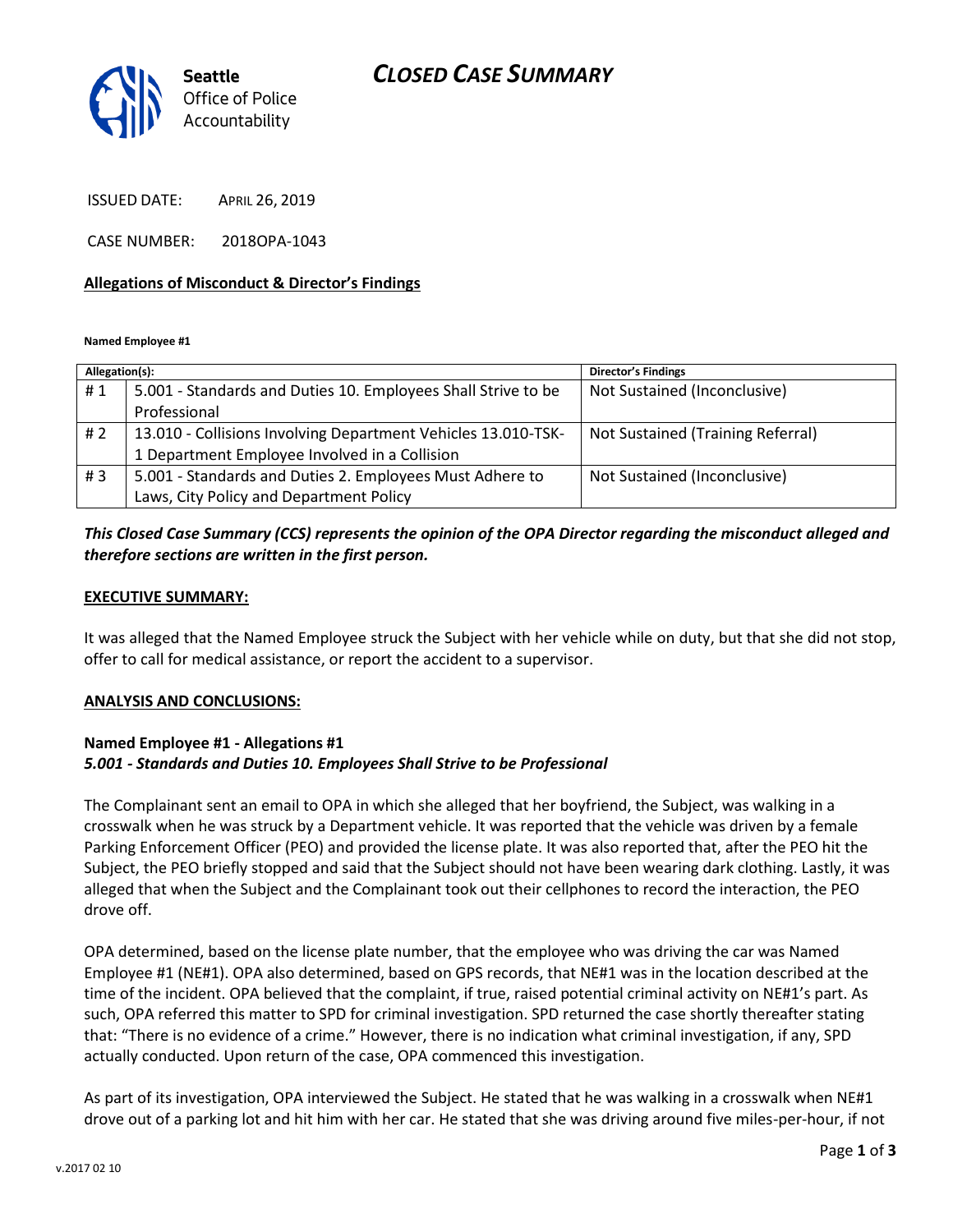

# *CLOSE CASE SUMMARY*

OPA CASE NUMBER: 2018OPA-1043

less, and acknowledged that she may not have seen him when she pulled out of the lot. The Subject told OPA that, after he was hit, NE#1 rolled down her window and he yelled: "You just hit me!" He stated that, in response, NE#1 said: "You shouldn't be wearing dark clothing." He recounted that she then drove off.

The Subject stated that he was with the Complainant at the time, but that she was ahead of him and did not witness the incident. He told OPA that he did not call 911 after the incident because "there's no reason to." He stated that, as NE#1 worked for SPD, she should have known better than to drive off. He further told OPA that he did not want to wait at the scene for police to arrive, which he believed would have taken a long time. The Subject asserted that NE#1 broke the law when she engaged in a hit and run accident and that some disciplinary action should be taken against her for doing so.

Several weeks after his interview, the Subject wrote OPA an email in which he stated that he had discussed the case with friends and it was suggested that he obtain a lawyer. He further asked whether NE#1 reported the accident to anyone at SPD and whether NE#1 was still working as a PEO.

OPA further interviewed NE#1. She acknowledged that she was in the location of the incident but denied that she struck the Subject with her vehicle. NE#1 recalled pulling out of the parking lot and nudging her car forward several times so that she could see past a van that she said was blocking her view. When she did so, she saw the Subject by the passenger side of her vehicle. He was yelling at her that she should "learn how to fucking drive." She opened her window and said: "excuse me." She recounted that the Subject responded: "learn how to fucking drive, can't you see me?" She stated that she told him: "anyone would have a hard time seeing you, you're wearing dark clothes from head-to-toe." He replied: "fuck you, you fucking bitch, learn how to fucking drive your fucking car." She said that, at that point, she rolled up her window and drove away.

NE#1 denied that the Subject ever asserted to her that he was struck with her vehicle. Specifically, she contended that she never heard him say: "you hit me." When asked, she stated that she was 99% sure that it did not occur. In explaining why she was not 100% sure, she stated that "anything was possible." She told OPA that she looked at her car after receiving notice of this complaint and determined that it had no marks. She also asserted her belief that she would have felt something had she hit the Subject. NE#1 stated that the Subject never told her that he was hurt or that he needed medical assistance. Lastly, NE#1 asserted that, had she been aware that she struck the Subject with her car, she would have stopped, gotten out, determined whether the Subject was okay, called for medical attention if needed, and reported the incident.

Lastly, OPA looked for security cameras that may have recorded this incident but were unsuccessful in this regard. Moreover, no additional witnesses to this event were located.

OPA finds the allegations in this case to be concerning. If a Department employee struck a community member with her vehicle, did not stop, did not call for medical attention, and did not report this matter to a supervisor, it would violate multiple policies, including that governing professionalism. It would further constitute a hit and run and would, thus, be a violation of law. However, the evidence here is insufficient to conclusively establish what occurred. The Subject stated that he was struck by NE#1's vehicle and NE#1 contended that she was 99% sure that this did not occur. There are no witnesses and no video that prove one of the accounts over the other.